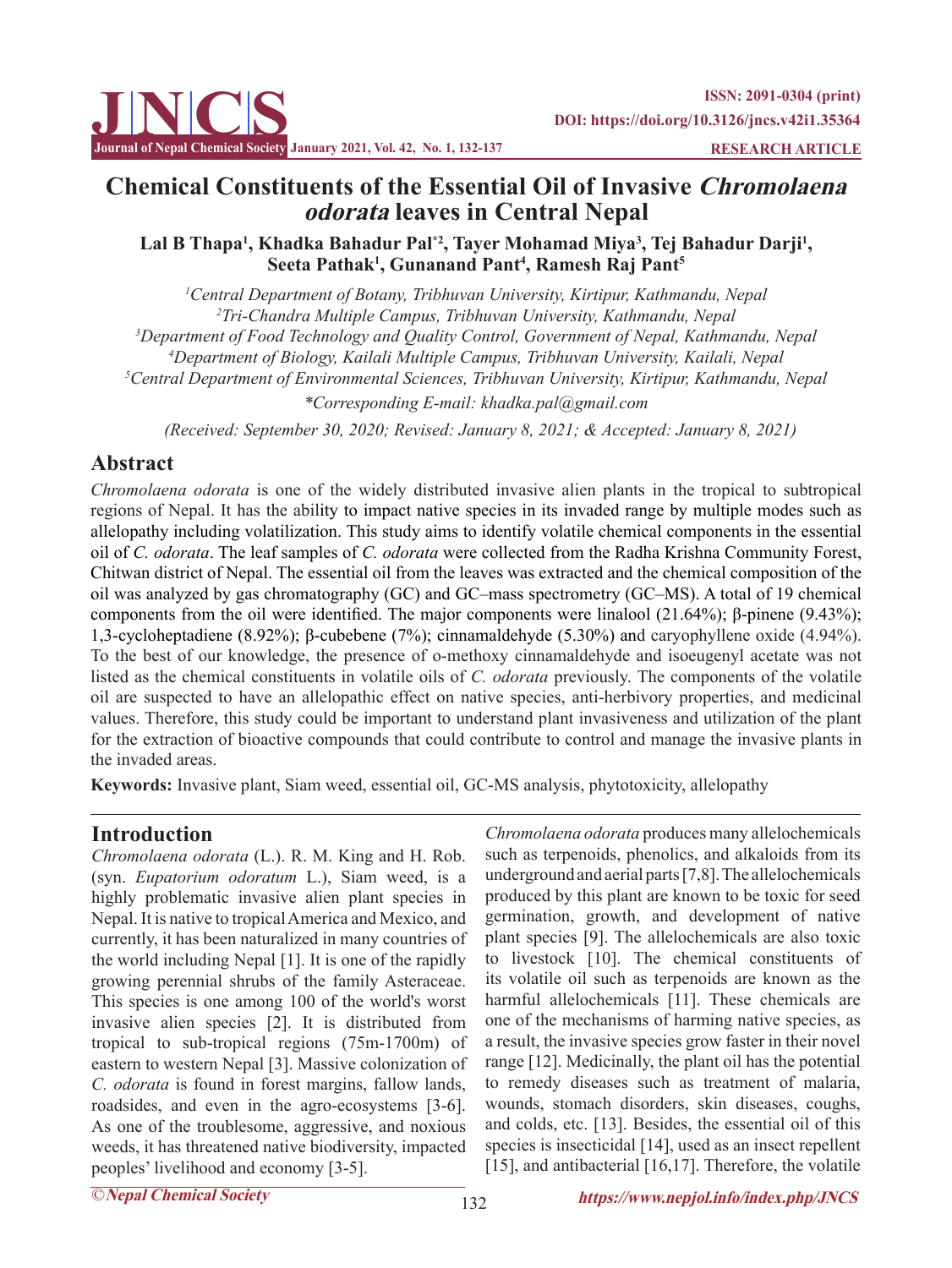components of this species have an important role in plant invasiveness, toxicity, and medicine.

A survey of the literature revealed that the essential oil of *C. odorata* contains several volatile chemicals and other biologically active constituents [18-21]. Documentation of chemical constituents of *C. odorata* volatile oil has been carried out from different countries such as Nigeria [19], Thailand [20], Malaysia [21], Vietnam [22], Ivory Coast [23], Benin [24], and Ghana [25], etc. Such documentation from Nepal is very meager. It is an urgent task to know the chemical constituents of such invasive plants in Nepal to understand whether the constituents vary with geographical regions. Hence, this study aims to document the chemical components in the volatile oil of *C. odorata* leaves from the Tarai region of central Nepal.

### **Materials and Methods Collection of plant materials**

Fresh leaves of *C. odorata* were collected from the invaded site of the Radha Krishna Community Forest (27° 34' 59.99"N and 84° 30' 59.99"E, 127 masl) located at Meghauli-26, south-western part of Bharatpur Metropolitan City, Chitwan, Nepal in July 2019. The samples were stored in the refrigerator (4°C). The voucher specimen has been deposited at the Tribhuvan University Central Herbarium (TUCH), Central Department of Botany, Tribhuvan University, Kirtipur, Kathmandu, Nepal.

#### **Extraction of essential oil and chemical analysis**

The essential oil from the collected leaf sample was extracted by using Clevenger apparatus (300 ml) for about 3 hours at 80°C by the process of hydro-distillation at Central Department of Botany, Tribhuvan University, Kirtipur, Kathmandu, Nepal.



The light yellow colored extracted oil was collected and transferred to a clean glass vial, sealed, and stored at a low temperature  $(0-4$ <sup>o</sup>C) until further analyses.

The components of the essential oil were separated by Gas Chromatography (GC) and identified by Mass Spectrometry (MS). The GC-MS analysis was carried out at the Department of Food Technology and Quality Control, Government of Nepal, Babarmahal, Kathmandu, Nepal. The Shimadzu QP2010 Plus operating system in electron impact (EI) mode was used for GC-MS analysis. The essential oil was subjected to a gas chromatograph fitted with an Rtx-5MS column (30 m×0.25 mm i.d., film thickness 0.25 μm), coupled to a QP2010 Plus mass detector. The column oven temperature was kept at 80°C for 2.0 minutes then gradually raised to 280°C at a rate of 6°C/min and finally held isothermally for 5 minutes. The injector temperature was set at 220°C. Helium was used as a carrier gas at a total flow rate of 18.5 mL/ min. One microliter of the diluted oil samples (1/100 in ethanol, *v*/*v*) were injected manually (split mode, split ratio 1:15) with 1.03 mL/min through the column. For GC-MS detection, an electron ionization system with ionization energy of 70 eV on an Rtx-5MS mass spectrometer connected to GC-MS solution software was used. Spectra were obtained over the mass range of 40 to 500 m/z at scan speed 1000 millisecond. The relative percentage composition of individual component was calculated from the GC peak area of all the components of the chromatograph.

#### **Qualitative and quantitative analysis**

The relative quantity of the chemical components present in the extracts of *C. odorata* was expressed as a percentage based on the peak area produced in the chromatogram. The identification of compounds was accompanied by comparing with the National Institute of Standards and Technology (NIST 05S) library. The quantification of the compounds was determined by the relative percentage area of the peaks.

### **Results and Discussion**

A total of 19 components were identified from the oil of C. odorata. The list of the components, R time, area %, and base m/z ratio have been given in Table 1 and the total ion chromatogram (TIC) is given in Figure 2. Three components, linalool  $(21.64\%)$ , β-Pinene (9.43%), and 1, 3-cycloheptadiene (8.92%) were the major compounds having a high percentage comparing to other components in the oil. Other compounds β-cubebene, cinnamaldehyde, and *Figure 1: Chromolaena odorata plant photograph*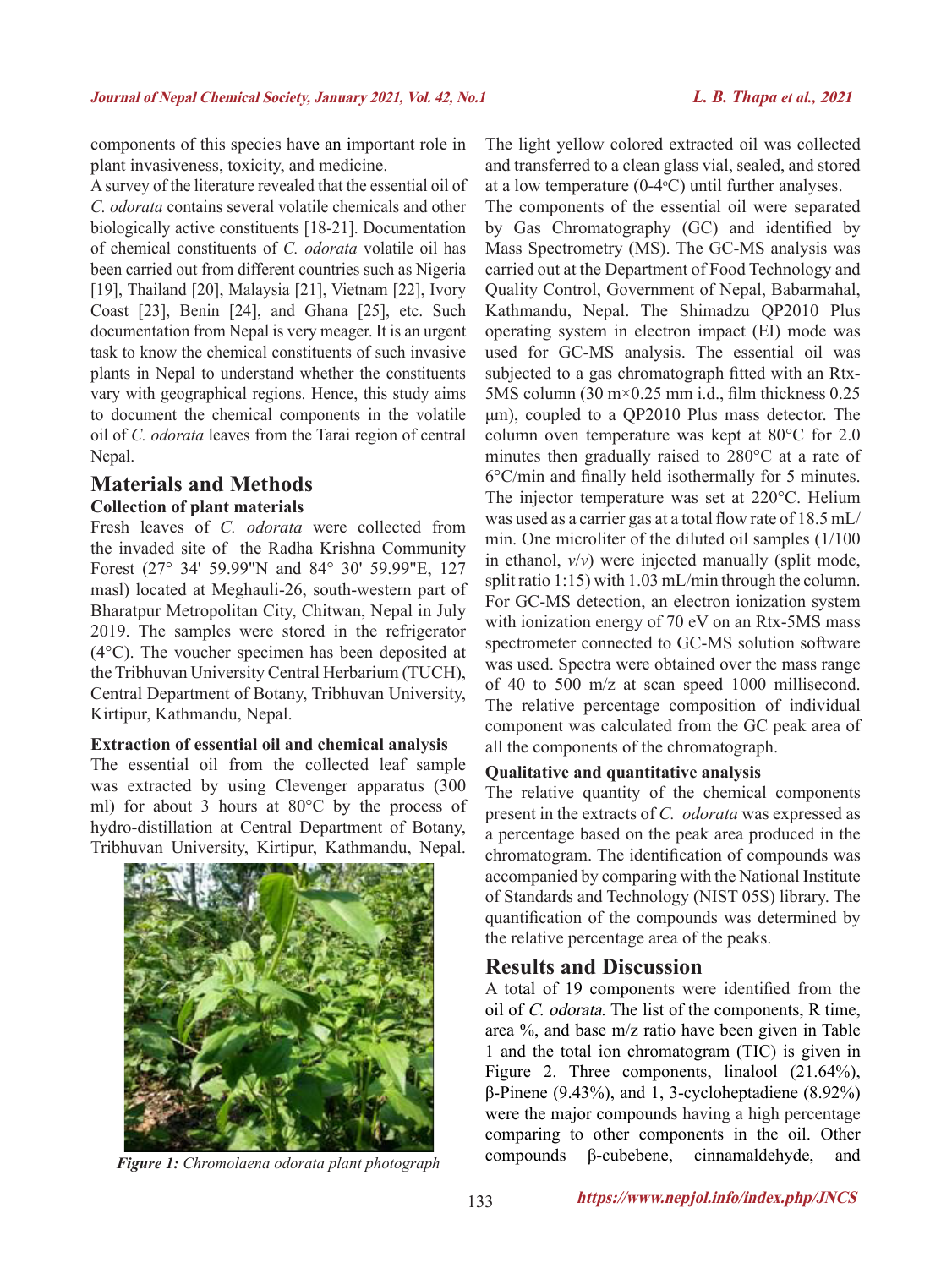caryophyllene oxide occupied about 4 to 7% (Table 1). Rest, caryophyllene, cinnamyl acetate, β-ocimene, D-limonene, o-methoxy cinnamaldehyde, bornyl acetate, δ-cadinene, isoeugenyl acetate, humulene, cadinol, terpinen-4-ol, and p-cymene were the compounds having low concentrations i.e. <4% (Table 1).

| <b>Table 1:</b> The list of components, R time, area %, and base |  |
|------------------------------------------------------------------|--|
| $m/z$ ratio of volatile oil of C. odorata                        |  |

| Compounds               | <b>R</b> Time | Area % | <b>Base m/z</b> |
|-------------------------|---------------|--------|-----------------|
| $\beta$ -Pinene         | 4.356         | 9.43   | 93.10           |
| p-Cymene                | 5.139         | 1.18   | 119.10          |
| D-Limonene              | 5.213         | 2.57   | 68.05           |
| $\beta$ -Ocimene        | 5.518         | 3.04   | 93.10           |
| Linalool                | 6.62          | 21.64  | 71.05           |
| Terpinen-4-ol           | 8.327         | 1.37   | 71.10           |
| Cinnamaldehyde          | 10.402        | 5.30   | 131.10          |
| Bornyl acetate          | 10.7          | 1.77   | 95.10           |
| 1,3-Cycloheptadiene     | 10.855        | 8.92   | 79.05           |
| Copaene                 | 12.65         | 0.63   | 105.10          |
| Caryophyllene           | 13.611        | 3.66   | 69.10           |
| Cinnamyl acetate        | 14.074        | 3.22   | 43.05           |
| Humulene                | 14.32         | 1.53   | 93.10           |
| $\beta$ -Cubebene       | 14.892        | 7.00   | 161.10          |
| δ-Cadinene              | 15.69         | 1.75   | 161.10          |
| o-Methoxycinnamaldehyde | 15.865        | 2.50   | 131.10          |
| Caryophyllene oxide     | 16.966        | 4.94   | 79.05           |
| Cadinol                 | 17.896        | 1.50   | 119.10          |
| Isoeugenyl acetate      | 18.507        | 1.66   | 163.05          |

Comparing to the prior literature, the types and concentrations of chemical components in present study are distinct. Ling et al., (2003) had found trans-caryophyllene (16.58%), δ-cadinene (15.85%), α-copaene (11.58%), caryophyllene oxide (9.63%), germacrene-D (4.96%), and δ-humulene  $(4.32%)$ as the major compounds in C.odorata essential oil [11]. Similarly, Owolabi et al. (2010) had identified α-pinene (42.2%), β-pinene (10.6%), germacrene D (9.7%), β-copaen-4α-ol (9.4%), (E)-caryophyllene (5.4%), and geijerene/pregeijerene (7.5%) as the major components [19]. The major components identified by Pisutthanan *et al.,* (2006) were pregeijerene (17.6%), germacrene D (11.1%), α-pinene (8.4%), β-caryophyllene (7.3%), vestitenone (6.5%), β-pinene (5.6%), δ-cadinene (4.9%), geijerene (3.1%), bulnesol (2.9%), and *trans*-ocimene (2.2%) [20].

**TIC**  $20.0$ 30.0  $40.0$ min

*Figure 2: Total ion chromatogram (TIC) of volatile oil of C. odorata*

(2012) were similar to the findings of Pisutthanan et al. (2006) but there was variation in concentrations of the components [20,26]. Contrasting to these literature, Joshi (2013) had reported himachalol (24.2%), 7-isopropyl-1,4-dimethyl-2-azulenol (17.6%), and 2-methoxy-6-(1-methoxy-2-propenyl) naphthalene (5.6%) as the major compounds from *C. odorata* in India [18]. The major components identified in our study were linalool  $(21.64\%)$ , β-pinene  $(9.43\%)$ , and 1, 3-cycloheptadiene (8.92%) which were quite different than the findings of others. Interestingly, the present study indicates that the types and amount of major components in the volatile oil vary with geographical locations.

The compounds such as β-pinene, copaene, δ-cadinene, caryophyllene, caryophyllene oxide, humulene, and ocimene identified from our study were common with the findings of previous studies [19,20,24-26] but the presence of o-methoxy cinnamaldehyde and isoeugenyl acetate were not listed as the chemical constituents in essential oils of C. odorata in aforementioned studies. The mass spectra and chemical structure of o-methoxy cinnamaldehyde and isoeugenyl acetate are given in Figure 3. Thus, these two compounds should be further confirmed as the new report from the C. odorata collected from Tarai region of central Nepal.

As *C. odorata* has negative effects on native plant species, forage for livestock, crops, soil and soil microbes, it is one of the worst invasive plants [4,27,28]. And, allelopathy is one of the important mechanisms of the plant to affect negatively other species [31]. Previous studies have confirmed that the allelochemicals present in aerial and underground parts of *C. odorata* are phytotoxic to other plants [7,29]. Certain allelochemicals (components of volatile oils) such as cadinene, caryophyllene, pinene, limonene, etc. are found to be phytotoxic compounds [30-32]. Therefore, the presence of these compounds in this invasive weed might have harmed the Nepalese native plants in its invaded range.

On the other hand, the compounds such as β-pinene, β-cubebene, β-ocimene, and linalool are the volatile terpenes released in response to herbivory by several

The major components identified by Félicien et al.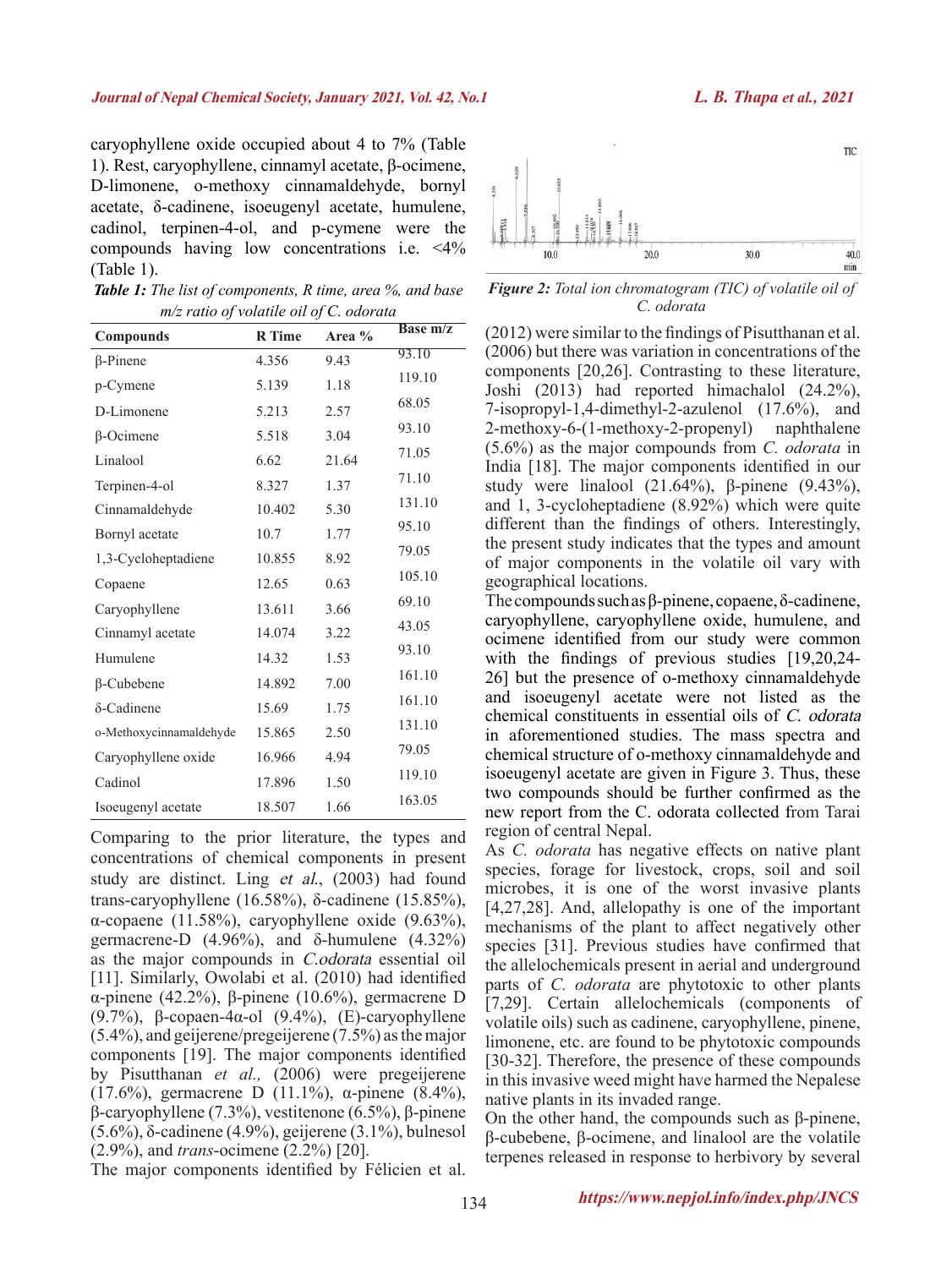

*Figure 3 Mass spectra of o-methoxy cinnamaldehyde [A1] and isoeugenyl acetate [B1] obtained from the volatile oil of C. odorata and the spectra of same compounds obtained from NIST library [A2 and B2]*

plants [33-35]. As these compounds are found in the leaves of *C. odorata,* it is expected that these defensive chemicals are used by this plant against herbivory damage. Meanwhile, less damage by herbivores to invasive plants is considered as one of the mechanisms for successful growth in a novel range [36,37]. Hence, the abundance of anti-herbivory chemicals in *C. odorata* is one of the causes of successful growth in the native environment. Therefore, exploration of such allelochemicals would have great significance to understand the plant invasiveness as well as their potential impacts on the native environment.

Moreover, control and management of the naturalized *C. odorata* have become a challenging issue throughout the world. It is often suggested that the utilization of such invasive plants can be one way to manage and control them sustainably. Several studies show that *C. odorata* is used as a medicinal plant as it has many ethnopharmacological uses, for example, treatment of malaria, wounds, stomach disorders, skin diseases, coughs, and colds, etc. [13]. There might be a great role of several compounds present in *C. odorata*  for the treatments of such diseases. As an example, linalool is anti-inflammatory, anticancer, antihyperlipidemic, antimicrobial, analgesic, anxiolytic, antidepressive, and neuroprotective properties [38]. Hence, *C. odorata* can be utilized for the extraction of such high valuable medicinal compounds.

## **Conclusion**

The present study identified 19 chemical compounds from the essential oil of *C. odorata* leaves collected from the Radha Krishna Community Forest of Meghauli, Chitwan, Nepal. The major compounds were linalool; β-pinene; 1,3-cycloheptadiene; β-cubebene; cinnamaldehyde, and caryophyllene oxide. The study indicates that the types and amount of major components in the volatile oil vary with geographical locations. Importantly, the presence of o-methoxy cinnamaldehyde and isoeugenyl acetate in this study may be the new report from the *C. odorata*. Most of the components of the volatile oil identified are allelochemicals, anti-herbivory, and medicinal. Utilization of *C. odorata* for the extraction of bioactive compounds can contribute to the control and management of this plant in Nepal.

### **Acknowledgments**

The authors are thankful to the Central Department of Botany, Tribhuvan University, and Department of Food Technology and Quality Control, Government of Nepal for GC-MS analysis for providing the research facilities. University Grants Commission, Nepal is highly acknowledged for funding. We express our gratitude to Prof. Emeritus Dr. Pramod Kumar Jha and Prof. Dr. Ram Kailash Prasad Yadav for every support and encouragement.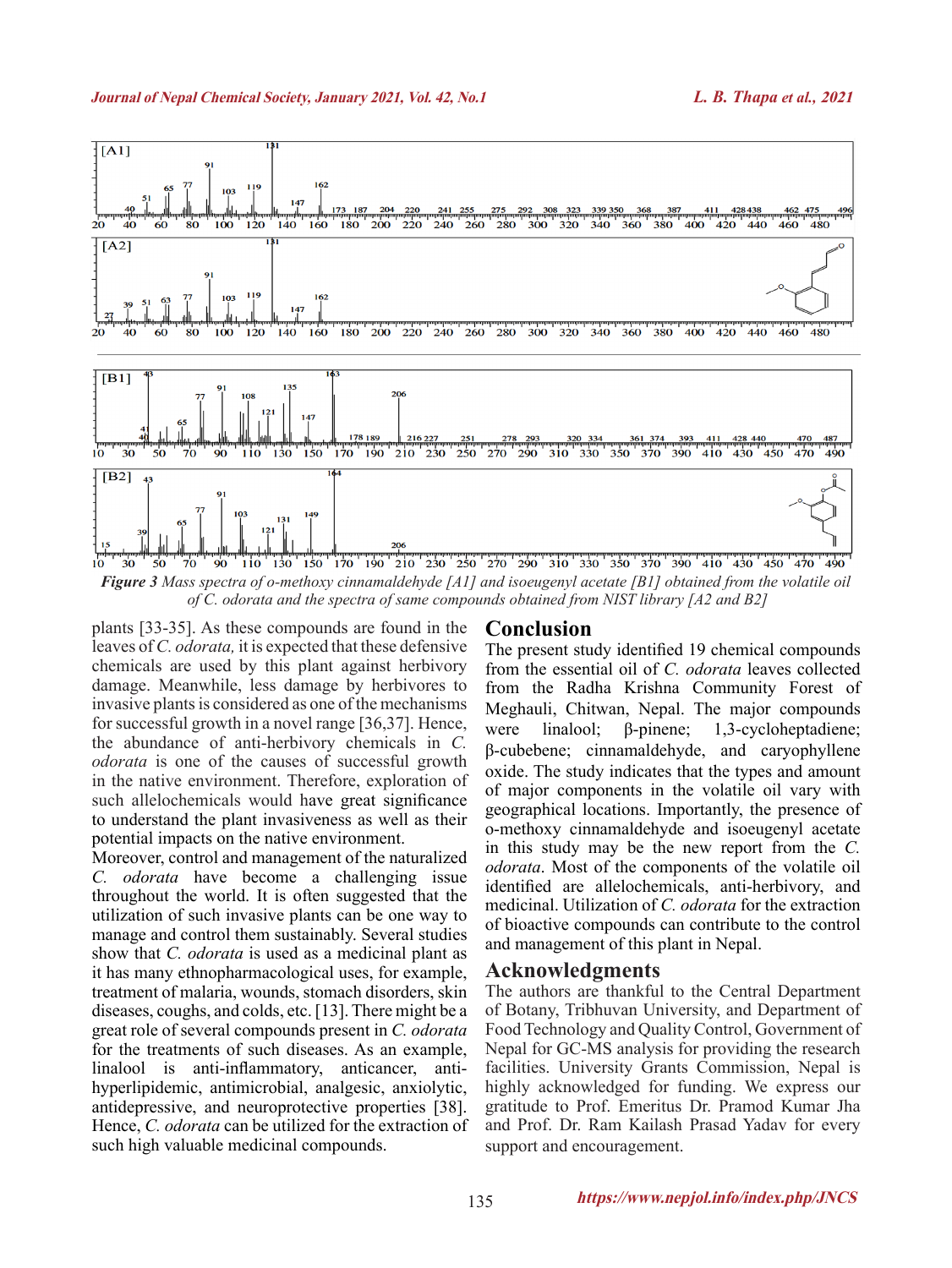# **References**

- 1. R. M. King, and H. Robinson, Studies in the *Eupatorieae* (Compositae). XXIV. The genus *Chromolaena*, *Phytologia*, 1970, **20**, 196–209.
- 2. S. Lowe, M. Browne, S. Boudjelas, and M. De Poorter, 100 of the world's worst invasive alien species: a selection from the global invasive species database, The Invasive Species Specialist Group (ISSG) a specialist group of the species survival commission (SSC) of the World Conservation Union (IUCN), 2000, p. 12.
- 3. S. Tiwari, B. Adhikari, M. Siwakoti, and K. Subedi, An inventory and assessment invasive alien plant species of Nepal, IUCN-The World Conservation Union Nepal, 2005, pp viii+114.
- 4. L. B. Thapa, K. Kaewchumnong, A. Sinkkonen, and K. Sridith, Impacts of invasive *Chromolaena odorata* on species richness, composition and seedling recruitment of Shorea robusta in a tropical Sal forest, Nepal, *Songklanakarin Journal of Science and Technology*, 2016, **38**(6), 683-689.
- 5. B. B. Shrestha, U. B. Shrestha, K. P. Sharma, R. B. Thapa-Parajuli, A. Devkota, and M. Siwakoti, Community perception and prioritization of invasive alien plants in Chitwan-Annapurna Landscape, Nepal, *Journal of Environmental Management,* 2019, **229**, 38-47.
- 6. B. B. Shrestha, Invasive alien plant species in Nepal, In: Frontiers of Botany, Eds. by P. K. Jha, M. Siwakoti, and S. Rajbhandary, Central Department of Botany, Tribhuvan University, Kirtipur, Kathmandu Nepal, 2016, pp 269-284.
- 7. S. R. Ambika, and S. Poornima, Allelochemicals from *Chromolaena odorata* (L.) King and Robinson for increasing crop productivity, *Chromolaena in the Asia-Pacific region*, Proceedings of the 6th international workshop on biological control and management of *Chromolaena* held in Cairns, Australia, May 6–9, 2003, Eds. by M. D. Day, and R. E. McFadyen, Australian Centre for International Agricultural Research, Canberra, 2004, pp. 19-24.
- 8. R. S. Tripathi, A. S. Yadav, and S. P. S. Kushwaha, Biology of *Chromolaena odorata*, *Ageratina adenophora* and *Ageratina riparia*: A review, *Invasive alien plants: an ecological appraisal for the Indian subcontinent*, Eds. by J. R. Bhatt, J. S. Singh, S. P. Singh, R. S. Tripathi and R. K. Kohli, CAB International, Cambridge, 2012, pp. 43-56.
- 9. R. S. Tripathi, R. S. Singh, and J. N. P. Rai, Allelopathic potential of *Eupatorium adenophorum* -a dominant ruderal weed of Meghalaya, *Proceedings of Indian National Science Academy, Part B, Biological Science,*1981, **47**: 458-465.
- 10. A. Biller, M. Boppré, L. Witte, and T. Hartmann, Pyrrolizidine alkaloids in *Chromolaena odorata,*

Chemical and chemoecological aspects, *Phytochemistry*, 1994, **35**(3), 615-619.

- 11. B. Ling, M. Zhang, C. Kong, X. Pang, and G. Liang, Chemical composition of volatile oil from *Chromolaena odorata* and its effect on plant, fungi and insect growth, *Chinese Journal of Applied Ecology*, 2003, **14**(5), 744-746.
- 12. J. L. Hierro, and R. M. Callaway, Allelopathy and exotic plant invasion, *Plant and Soil*, 2003, **256**(1), 29-39.
- 13. A. G. Omokhua, L. J. McGaw, J. F. Finnie, and J. Van Staden, *Chromolaena odorata* (L.) RM King & H. Rob. (Asteraceae) in sub-Saharan Africa: A synthesis and review of its medicinal potential, *Journal of Ethnopharmacology*, 2016, **183,** 112-122.
- 14. H. Bouda, L. A. Tapondjou, D. A. Fontem, and M. Y. D. Gumedzoe, Effect of essential oils from leaves of *Ageratum conyzoides, Lantana camara* and *Chromolaena odorata* on the mortality of *Sitophilus zeamais* (Coleoptera, Curculionidae), *Journal of Stored Product Research*, 2001, **37,** 103-109.
- 15. S. Cui, S. Tan, G. Ouyang, S. Jiang, and J. Pawliszyn, Headspace solid-phase micro extraction gas chromatography-mass spectrometry analysis of *Eupatorium odoratum* an oviposition repellent, *Journal of Chromatography B,* 2009, **877**(20-21), 1901-1906.
- 16. S. I. Inya-Agha, B. O. Oguntimein, A. Sofowora, and T. V. Benjamin, Phytochemical and antibacterial studies on the essential oil of *Eupatorium odoratum, International Journal of Crude Drug Research,* 1987, **25**(1), 49-52.
- 17. D. Bamba, J. M. Bessière, C. Marion, Y. Pélissier, and I. Fouraste, Essential oil of *Eupatorium odoratum*, *Planta Medica*, 1993, **59**(2), 184-185.
- 18. R. K. Joshi, Chemical composition of the essential oil of *Chromolaena odorata* (L.) RM King & H. Rob. roots from India, *Journal of Chemistry*, 2013, 195057.
- 19. M. S. Owolabi, A. Ogundajo, K. O. Yusuf, L. Lajide, H. E. Villanueva, J. A. Tuten, and W. N. Setzer, Chemical composition and bioactivity of the essential oil of *Chromolaena odorata* from Nigeria, Records of Natural Products, 2010, **4**(1), 72-78.
- 20. N. Pisutthanan, B. Liawruangrath, S. Liawruangrath, A. Baramee, A. Apisariyakul, J. Korth, and J. B. Bremner, Constituents of the essential oil from aerial parts of *Chromolaena odorata* from Thailand, *Natural Product Research,* 2006, **20**(6), 636-640.
- 21. O. R. Alara, and N. H. Abdurahman, GC–MS and FTIR analyses of oils from *Hibiscus sabdariffa*, Stigma maydis and Chromolaena odorata leaf obtained from Malaysia: Potential sources of fatty acids, *Chemical Data Collections*, 2019, **20**, 100-200.
- 22. N. X. Dung, L. K. Bien, and P. A. Leclercq,